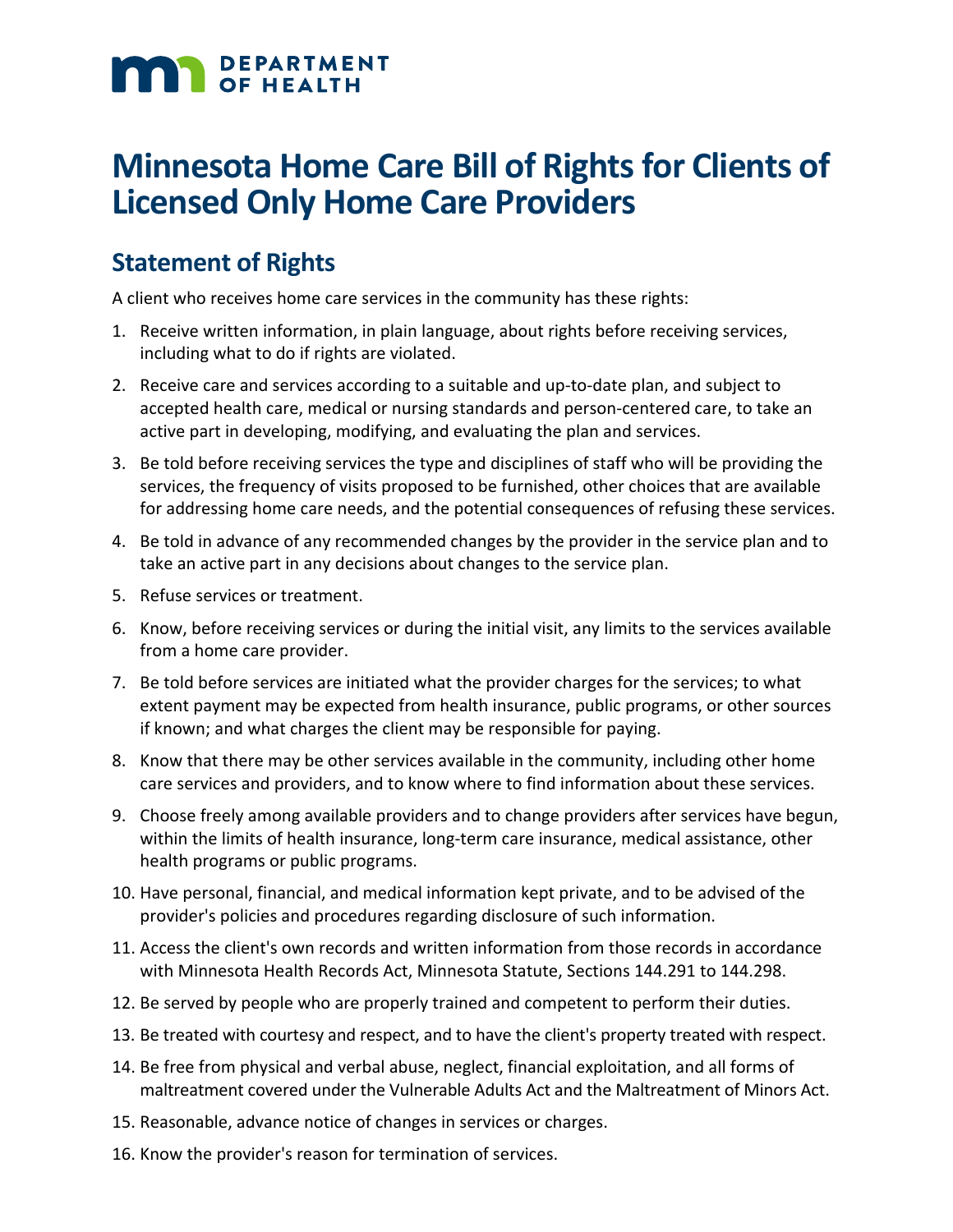### MINNESOTA HOME CARE BILL OF RIGHTS FOR CLIENTS OF LICENSED ONLY HOME CARE PROVIDERS

- 17. At least ten calendar days' advance notice of the termination of a service by a home care provider. This clause does not apply in cases where:
	- The client engages in conduct that significantly alters the terms of the service plan with the home care provider;
	- The client, person who lives with the client, or others create an abusive or unsafe work environment for the person providing home care services; or
	- An emergency or a significant change in the client's condition has resulted in service needs that exceed the current service plan and that cannot be safely met by the home care provider.
- 18. A coordinated transfer when there will be a change in the provider of services.
- 19. Complain to staff and others of the client's choice about services that are provided, or fail to be provided, and the lack of courtesy or respect to the client or the client's property, and the right to recommend changes in policies and services, free from retaliation, including the threat of termination of services.
- 20. Know how to contact an individual associated with the home care provider who is responsible for handling problems and to have the home care provider investigate and attempt to resolve the grievance or complaint.
- 21. Know the name and address of the state or county agency to contact for additional information or assistance.
- 22. Assert these rights personally, or have them asserted by the client's representative or by anyone on behalf of the client, without retaliation.
- 23. Place an electronic monitoring device in the client's or resident's space in compliance with state requirements.

You may choose to discuss any concerns with your provider. As a reminder, providers are required to work to assure your rights and other requirements are followed. When providers violate the rights in this section, they are subject to the fines and license actions.

Providers must do all of the following:

- Encourage and assist in the fullest possible exercise of these rights.
- Provide the names and telephone numbers of individuals and organizations that provide advocacy and legal services for clients and residents seeking to assert their rights.
- Make every effort to assist clients or residents in obtaining information regarding whether Medicare, medical assistance, other health programs, or public programs will pay for services.
- Make reasonable accommodations for people who have communication disabilities, or those who speak a language other than English.
- Provide all information and notices in plain language and in terms the client or resident can understand.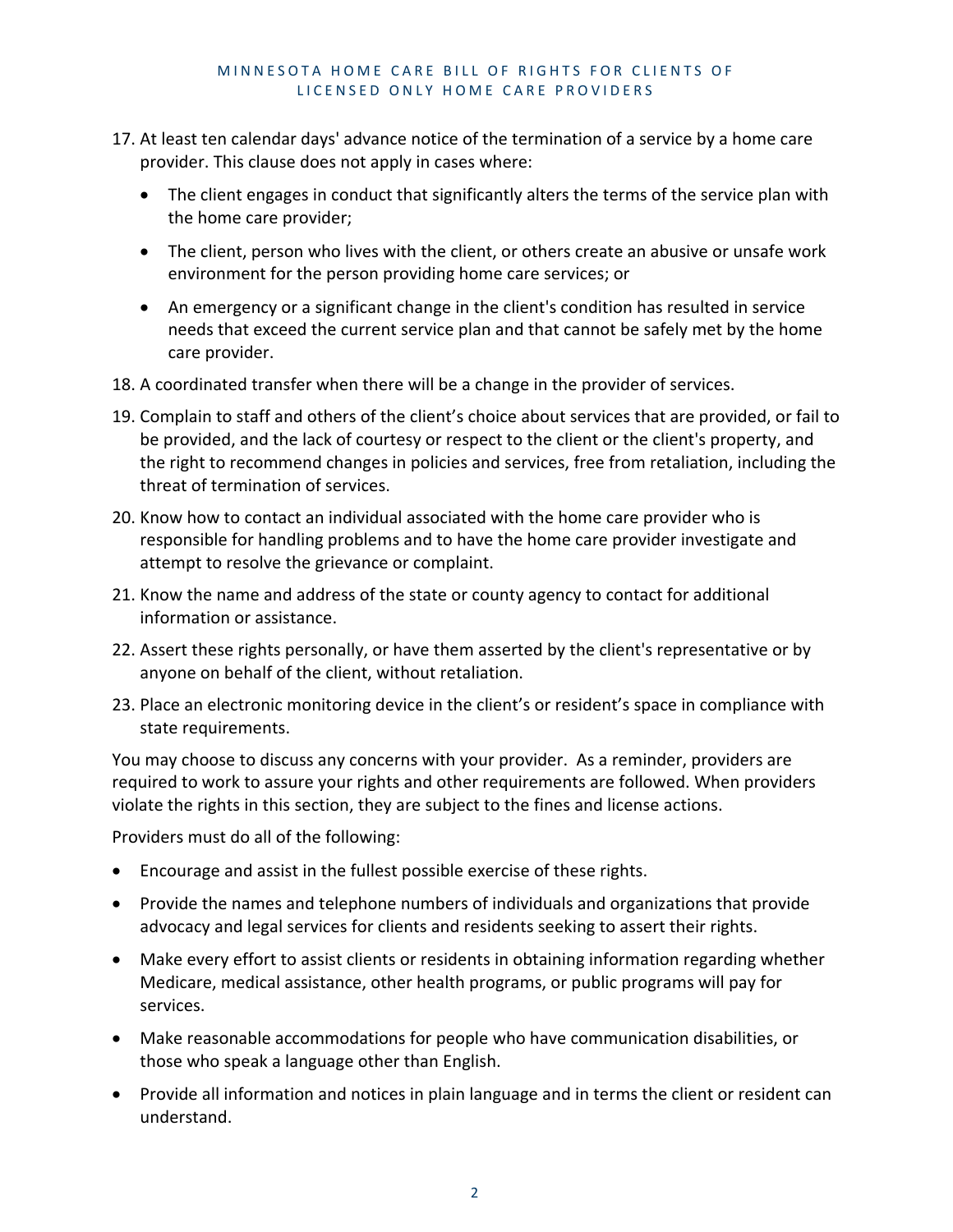No provider may require or request a client or resident to waive any of the rights listed in this section at any time or for any reasons, including as a condition of initiating services or entering into an assisted living contract.

## **Interpretation and Enforcement of Rights**

These rights are established for the benefit of clients who receive home care services. All home care providers must comply with these rights. The commissioner shall enforce this. A home care provider may not request or require a client to surrender any of these rights as a condition of receiving services. This statement of rights does not replace or diminish other rights and liberties that may exist relative to clients receiving home care services, persons providing home care services, or licensed home care providers.

## **Resources**

You may contact your licensed provider as indicated below:

Licensee Name:\_\_\_\_\_\_\_\_\_\_\_\_\_\_\_\_\_\_\_\_\_\_\_\_\_\_\_\_\_\_\_\_\_\_\_\_\_\_\_\_\_\_\_\_\_\_\_\_\_\_\_\_\_\_\_\_\_\_\_\_\_\_\_\_\_ Pro-Health Care, Inc.

Phone: \_\_\_\_\_\_\_\_\_\_\_\_\_\_\_\_\_\_\_\_\_\_\_\_\_\_\_\_\_\_\_\_\_\_\_\_\_\_\_\_\_\_\_\_\_\_\_\_\_\_\_\_\_\_\_\_\_\_\_\_\_\_\_\_\_\_\_\_\_\_\_\_ 763-746-8155

Email:\_\_\_\_\_\_\_\_\_\_\_\_\_\_\_\_\_\_\_\_\_\_\_\_\_\_\_\_\_\_\_\_\_\_\_\_\_\_\_\_\_\_\_\_\_\_\_\_\_\_\_\_\_\_\_\_\_\_\_\_\_\_\_\_\_\_\_\_\_\_\_\_\_ aasamarai@outlook.com

Address: \_4710 Central Ave NE, Columbia Heights, MN 55421 \_\_\_\_\_\_\_\_\_\_\_\_\_\_\_\_\_\_\_\_\_\_

Name and title of person to whom problems or complaints may be directed:

\_\_\_\_\_\_\_\_\_\_\_\_\_\_\_\_\_\_\_\_\_\_\_\_\_\_\_\_\_\_\_\_\_\_\_\_\_\_\_\_\_\_\_\_\_\_\_\_\_\_\_\_\_\_\_\_\_\_\_\_\_\_\_\_\_\_\_\_\_\_\_\_\_\_\_\_\_\_ Abdulwahab Asamarai (CEO)

## **Report suspected abuse, neglect or financial exploitation of a vulnerable adult:**

MINNESOTA ADULT ABUSE REPORTING CENTER (MAARC) Phone: 1-844-880-1574 For more information: [Vulnerable adult protection and elder abuse \(https://mn.gov/dhs/adult-protection/\)](https://mn.gov/dhs/adult-protection/)

**For all other complaints** that are not suspected abuse, neglect or financial exploitation of a vulnerable adult, please contact the Office of Health Facility Complaints at the Minnesota Department of Health:

MINNESOTA DEPARTMENT OF HEALTH OFFICE OF HEALTH FACILITY COMPLAINTS PO Box 64970 St. Paul, Minnesota 55164-0970 Phone: 651-201-4201 or 1-800-369-7994 Fax: 651-281-9796 [health.ohfc-complaints@state.mn.us](mailto:health.ohfc-complaints@state.mn.us) Office of Health Facility Complaints (https://www.health.state.mn.us/facilities/regulation/ohfc/index.html)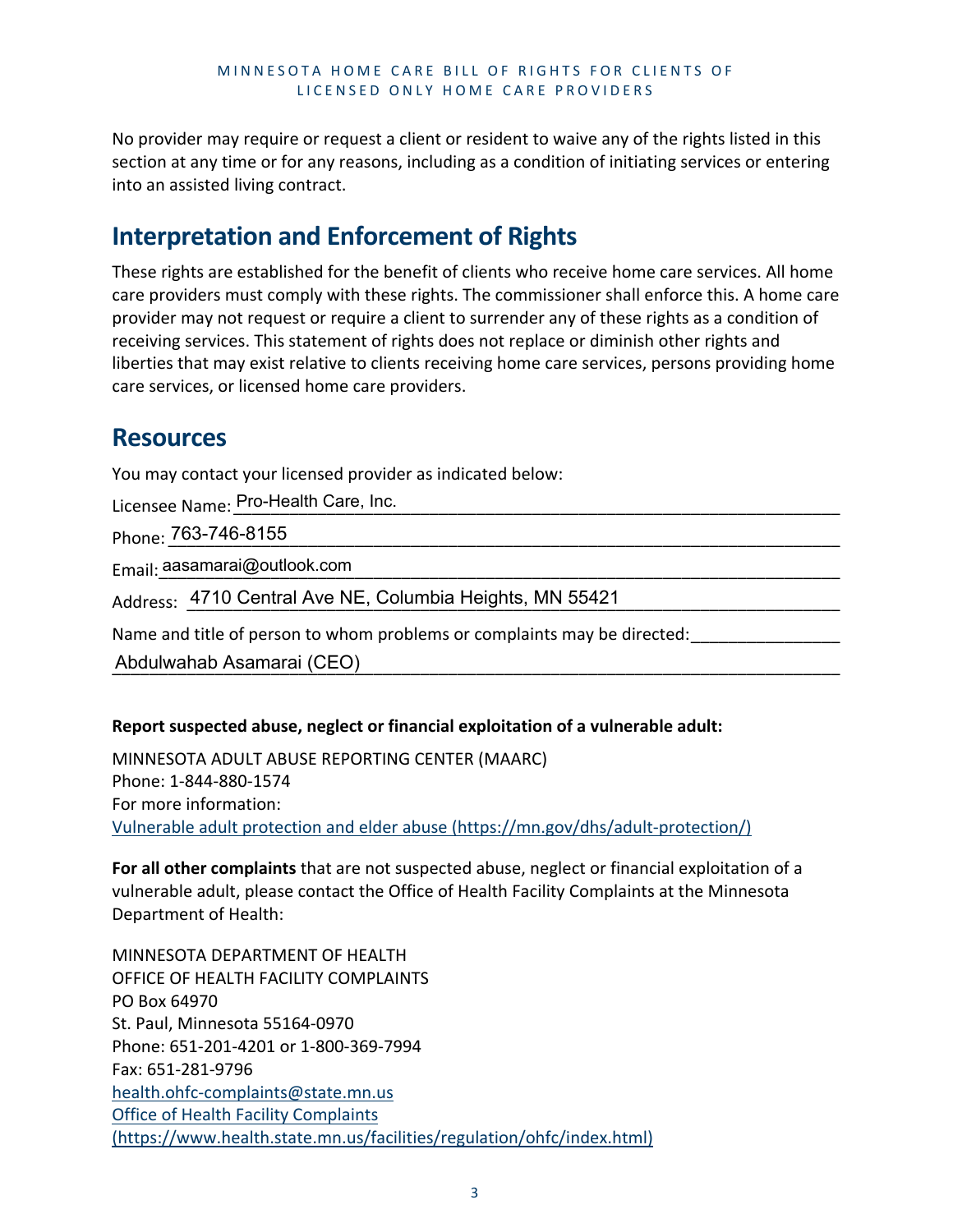#### MINNESOTA HOME CARE BILL OF RIGHTS FOR CLIENTS OF LICENSED ONLY HOME CARE PROVIDERS

**To request advocacy services,** please contact the Office of Ombudsman for Long-Term Care or the Office of Ombudsman for Mental Health and Developmental Disabilities:

OFFICE OF OMBUDSMAN FOR LONG-TERM CARE PO Box 64971 St. Paul, MN 55164-0971 1-800-657-3591 or 651-431-2555 [MBA.OOLTC@state.mn.us](mailto:MBA.OOLTC@state.mn.us)  [Ombudsman for Long-Term Care \(http://www.mnaging.org/Advocate/OLTC.aspx\)](http://www.mnaging.org/Advocate/OLTC.aspx)

OFFICE OF OMBUDSMAN FOR MENTAL HEALTH AND DEVELOPMENTAL DISABILITIES 121 7th Place East Metro Square Building St. Paul, MN 55101-2117 1-800-657-3506 or 651-757-1800 [Ombudsman.mhdd@state.mn.us](mailto:Ombudsman.mhdd@state.mn.us) [Office of Ombudsman for Mental Health and Developmental Disabilities](https://mn.gov/omhdd/)  [\(https://mn.gov/omhdd/\)](https://mn.gov/omhdd/) 

MID-MINNESOTA LEGAL AID/MINNESOTA DISABILITY LAW CENTER (Protection and Advocacy Systems) 430 First Avenue North, Suite 300

Minneapolis, MN 55401-1780 1-800-292-4150 [mndlc@mylegalaid.org](mailto:mndlc@mylegalaid.org) [Legal Aid \(http://mylegalaid.org/\)](http://mylegalaid.org/)

MINNESOTA DEPARTMENT OF HUMAN SERVICES (Medicaid Fraud and Abuse-payment issues) Surveillance and Integrity Review Services PO Box 64982 St Paul, MN 55164-0982 1-800-657-3750 or 651-431-2650 [DHS.SIRS@state.mn.us](mailto:DHS.SIRS@state.mn.us)

SENIOR LINKAGE LINE (Aging and Disability Resource Center/Agency on Aging) Minnesota Board on Aging PO Box 64976 St. Paul, MN 55155 1-800-333-2433 [senior.linkage@state.mn.us](mailto:senior.linkage@state.mn.us) [Senior LinkAge Line \(www.SeniorLinkageLine.com\)](https://www.seniorlinkageline.com/)